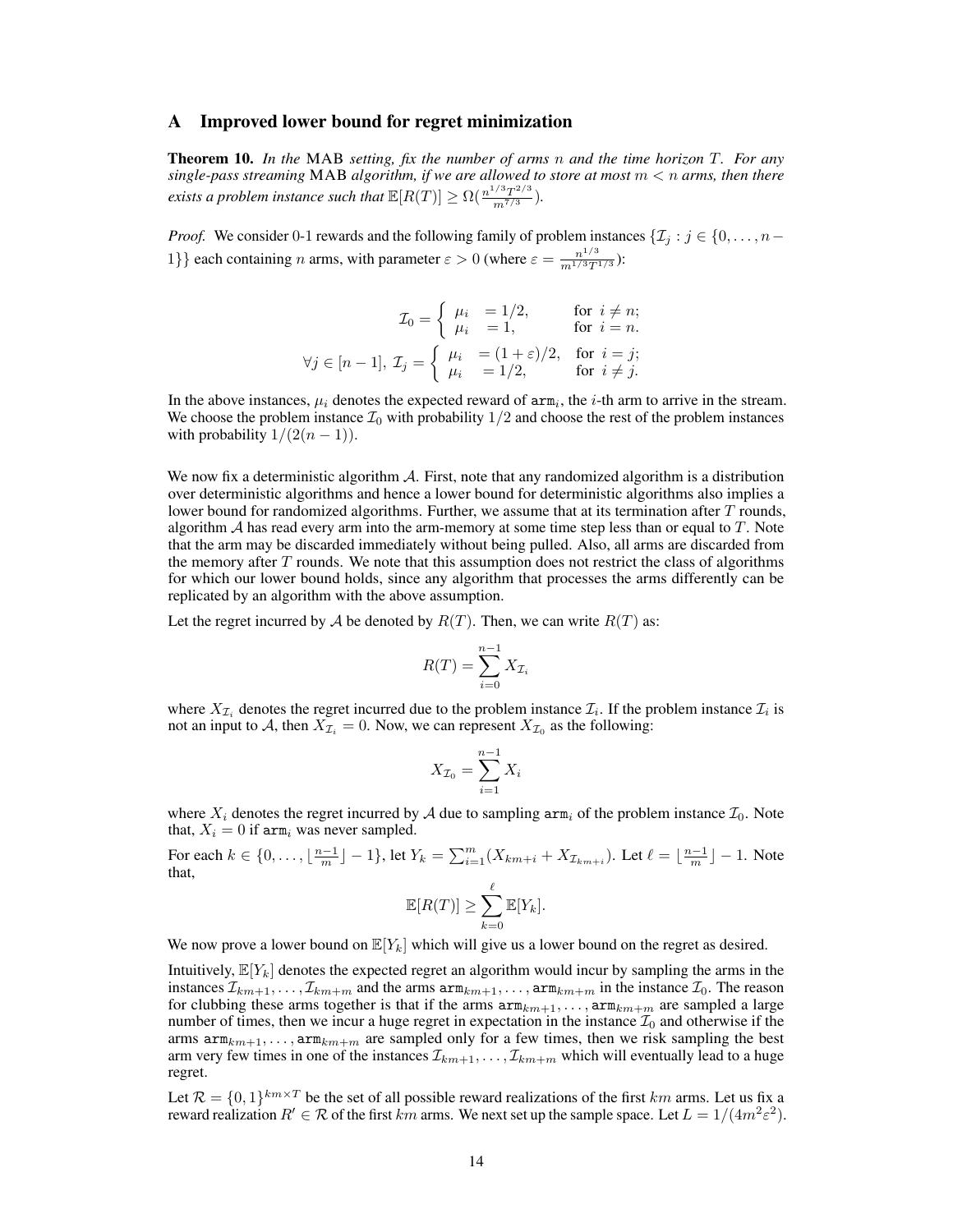Let  $(r_s(i) : i \in [m], s \in [L]$  be a table of mutually independent Bernoulli random variables where  $r_s(i)$  has expectation  $\mu_{km+i}$ . We interpret  $r_s(i)$  as the reward obtained when  $arm_{km+i}$  is pulled for the s-th time and the table is called the *rewards table*. The sample space is then expressed as  $\Omega = \{0,1\}^{m \times L}$ . Then, any  $\omega \in \Omega$  can be interpreted as a realization of the rewards table.

For a fixed R', each instance  $\mathcal{I}_{km+j}$ , where  $j \in [m]$ , defines a distribution  $P_{j,R'}$  on  $\Omega$  as follows:  $P_{j,R'}(A) = \mathbb{P}[A | \mathcal{I}_{km+j}, R'], \text{ for each } A \subseteq \Omega$ 

Similarly, the instance  $\mathcal{I}_0$  defines a distribution  $P_0$  on  $\Omega$  as follows:

 $P_{0,R'}(A) = \mathbb{P}[A | \mathcal{I}_0, R'], \quad \text{ for each } A \subseteq \Omega$ 

Given an instance  $\mathcal{I}_{km+j}$  where  $j \in [m]$ , let  $P^{i,s}_{j,R'}$  be the distribution of  $r_s(i)$  under this instance. Then we have that  $P_{j,R'} = \prod_{i \in [m], s \in [L]} P_{j,R'}^{i,s}$ . Similarly given the instance  $\mathcal{I}_0$ , let  $P_{0,R'}^{i,s}$  be the distribution of  $r_s(i)$  under this instance. Then we have that  $P_{0,R'} = \prod_{i \in [m], s \in [L]} P_{0,R'}^{i,s}$ .

Let  $Z_k^i$  be a running counter for the number of arm pulls of  $arm_{km+i}$  that gets incremented by one everytime the arm is pulled. Let  $Z_k = \sum_{i=1}^m Z_k^i$ . Let  $S_t \subseteq {\text{arm}_{km+1}, \text{arm}_{km+2}, \ldots, \text{arm}_{km+m}}$ denote the subset of arms which are discarded from memory by the algorithm  $A$  before  $Z_k$  becomes  $t+1$ . As time horizon T is fixed and we will eventually discard all arms at the end of time horizon, we can assume that there exists a  $t' \in [T] \cup \{0\}$  such that  $S_{t'} = \{\text{arm}_{km+1}, \text{arm}_{km+2}, \dots, \text{arm}_{km+m}\}.$ For all  $\omega \in \Omega$ , let  $T'_{\omega} = \arg \min_{0 \le t \le T} \{t : S_t \ne \emptyset\}$ , i.e.,  $T'_{\omega}$  is the minimum value of  $Z_k$  when some arm in  $\{\text{arm}_{km+1}, \text{arm}_{km+2}, \ldots, \text{arm}_{km+m}\}$  is discarded from memory for the first time. Let  $A_1 = \{ \omega \in \Omega : T'_{\omega} \leq L \}$  be the set of reward realizations for which  $T'_{\omega} \leq L$ . Now fix some arm in  $\{\mathtt{arm}_{km+1},\mathtt{arm}_{km+2},\ldots,\mathtt{arm}_{km+m}\}$  say  $\mathtt{arm}_{km+i}$ . Define  $A_2^i=\{\omega\in\Omega:\mathtt{arm}_{km+i}\in S_{T_\omega'}\}$  to be the event that the  $arm_{km+i}$  belongs to  $S_{T'_{\omega}}$ . Now, let  $A^i = A_1 \cap A_2^i$  be the set of reward realizations such that  $\forall \omega \in A^i, T'_{\omega} \leq L$  and  $arm_i$  is discarded from memory before  $Z_k$  becomes  $T'_{\omega} + 1$ . Also, for any event  $A \subseteq \Omega$ , let  $\overline{A} = \Omega \setminus A$ .

Now we have the following observation for instance  $\mathcal{I}_0$ .

**Observation 3.** If  $\omega \in \overline{A_1}$  and  $\mathcal{I}_0$  is an input instance to the algorithm A, then  $\sum_{i=1}^m X_{km+i} \geq$  $\Omega(\frac{1}{m^2\varepsilon^2}).$ 

Let  $i' = \arg \max_{i \in [m]} P_{0,R'}(A^i)$ . We obtain the next observation due to the fact that the best arm  $\operatorname{arm}_{km+i'}$  is sampled for at most  $L = o(T)$  times.

**Observation 4.** If  $\omega \in A^{i'}$  and  $\mathcal{I}_{km+i'}$  is an input instance to the algorithm A, then  $X_{\mathcal{I}_{km+i'}} \geq$  $\frac{\varepsilon(T-T'_{\omega})}{2} = \Omega(\varepsilon T).$ 

<span id="page-1-0"></span>Now we will prove the following inequality which will be useful in our analysis:

$$
m \cdot P_{i',R'}(A^{i'}) + P_{0,R'}(\overline{A_1}) \ge \frac{1}{4}.
$$
 (2)

The above inequality is trivially true if  $P_{0,R'}(\overline{A_1}) \geq 1/4$ . Therefore, let us assume  $P_{0,R'}(\overline{A_1}) \leq 1/4$ , i.e.,  $P_{0,R'}(A_1) \geq 3/4$ . Then  $P_{0,R'}(A^{i'}) \geq 3/(4m)$ , by averaging argument and the definition of i'. Using Theorem 1 for distributions  $P_{0,R'}$  and  $P_{i',R'}$ , we obtain:

$$
2(P_{0,R'}(A^{i'}) - P_{i',R'}(A^{i'}))^2
$$
  
\n
$$
\leq KL(P_{0,R'}, P_{i',R'})
$$
 (by Pinsker's inequality)  
\n
$$
= \sum_{i \in [m]} \sum_{t=1}^{L} KL(P_{0,R'}^{i,t}, P_{i',R'}^{i,t})
$$
 (by chain rule)  
\n
$$
= \sum_{i \in [m] \setminus \{i'\}} \sum_{t=1}^{L} KL(P_{0,R'}^{i,t}, P_{i',R'}^{i,t}) + \sum_{t=1}^{L} KL(P_{0,R'}^{i',t}, P_{i',R'}^{i',t})
$$
  
\n
$$
\leq 0 + L \cdot 2\varepsilon^2.
$$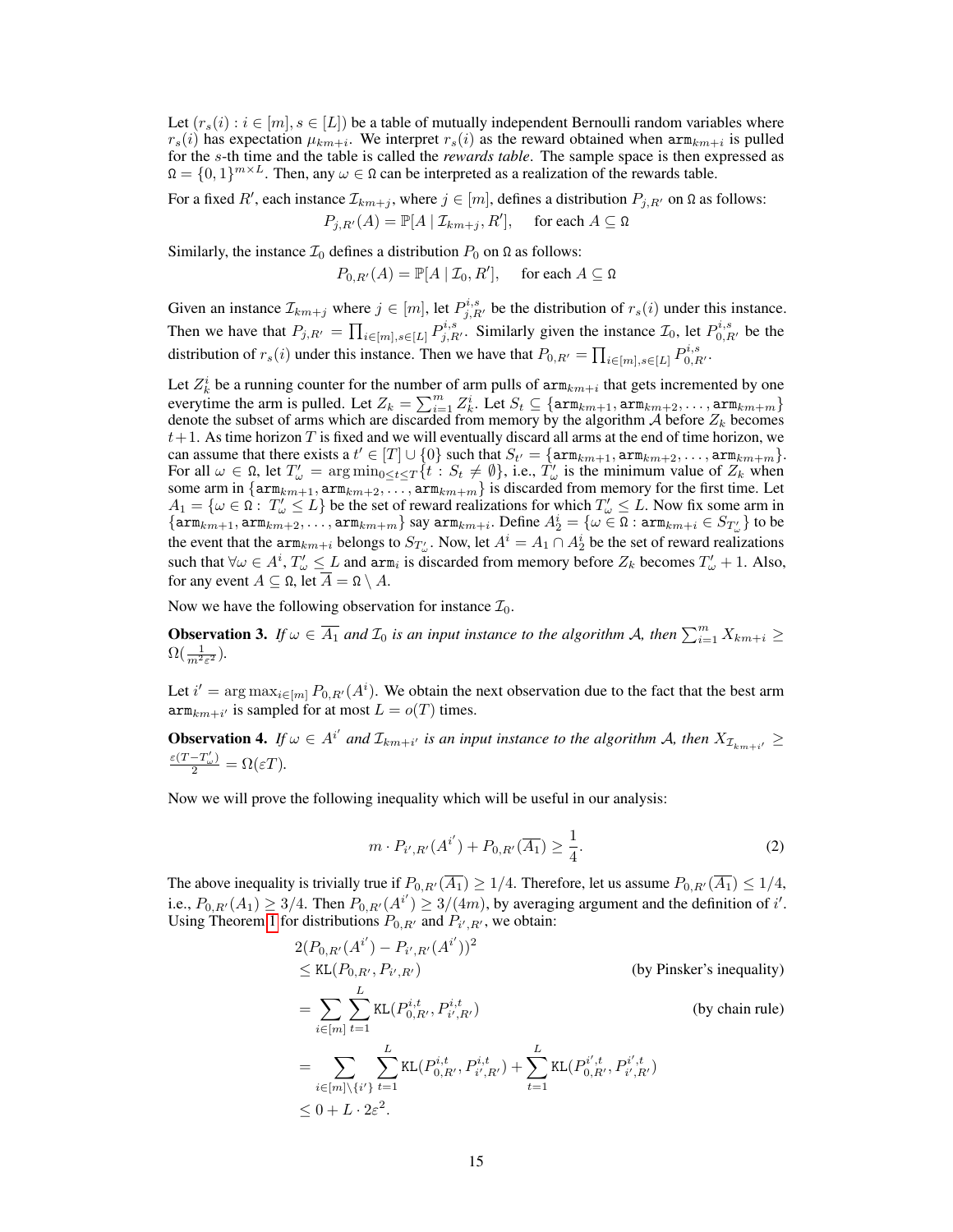In the last inequality, the first term of the summation is zero because all arms  $arm_{km+i}$ , where  $i \in [m] \setminus \{i'\}$ , have identical reward distributions under instances  $\mathcal{I}_0$  and  $\mathcal{I}_{km+i'}$ . To bound the second term in the summation, we use the last property from Theorem 1. Thus we have,  $P_{0,R'}(A^{i'}) P_{i',R'}(A^{i'}) \leq \varepsilon \sqrt{L}$ . Hence,  $P_{i',R'}(A^{i'}) \geq P_{0,R'}(A^{i'}) - \varepsilon \sqrt{L} \geq (3/(4m)) - (1/(2m)) = 1/(4m)$ . Here, we use  $P_{0,R'}(A^{i'}) \geq 3/(4m)$  and  $L = 1/(4m^2\varepsilon^2)$ . Hence, if  $P_{0,R'}(\overline{A_1}) \leq \frac{1}{4}$  then  $m \cdot$  $P_{i',R'}(A^{i'}) \geq \frac{1}{4}$ . This proves Inequality [\(2\)](#page-1-0). Let T' be the input instance. Now we have the following:

$$
\mathbb{E}[Y_k|R']\n\geq \mathbb{P}[Z'= \mathcal{I}_{km+i'}|R'] \cdot P_{i',R'}(A^{i'}) \cdot \Omega(\varepsilon T)\n+ \mathbb{P}[Z'= \mathcal{I}_0|R'] \cdot P_{0,R'}(\overline{A_1}) \cdot \Omega(\frac{1}{m^2\varepsilon^2})\n= \frac{\mathbb{P}[R'|Z'= \mathcal{I}_{km+i'}] \cdot \mathbb{P}[Z'= \mathcal{I}_{km+i'}]}{\mathbb{P}[R']} \cdot P_{i',R'}(A^{i'}) \cdot \Omega(\varepsilon T)\n+ \frac{\mathbb{P}[R'|Z'= \mathcal{I}_0] \cdot \mathbb{P}[Z'= \mathcal{I}_0]}{\mathbb{P}[R']} \cdot P_{0,R'}(\overline{A_1}) \cdot \Omega(\frac{1}{m^2\varepsilon^2})\n\text{(Due to Bayes' Theorem)}\n= \frac{\mathbb{P}[R'|Z'= \mathcal{I}_{km+i'}]}{\mathbb{P}[R']} \cdot \frac{1}{2(n-1)} \cdot m P_{i',R'}(A^{i'}) \cdot \Omega(\varepsilon T/m)\n+ \frac{\mathbb{P}[R'|Z'= \mathcal{I}_0]}{\mathbb{P}[R']} \cdot P_{0,R'}(\overline{A_1}) \cdot \frac{1}{2} \cdot \Omega(\frac{1}{m^2\varepsilon^2})\n\geq \frac{\mathbb{P}[R'|Z'= \mathcal{I}_{km+i'}]}{\mathbb{P}[R']} \cdot \Omega(\frac{T^{2/3}}{m^{4/3}n^{2/3}})\n\cdot (m \cdot P_{i',R'}(A^{i'}) + P_{0,R'}(\overline{A_1}))\n\text{(Due to the fact that } \mathbb{P}[R'|Z'= \mathcal{I}_{km+i'}] = \mathbb{P}[R'|Z'= \mathcal{I}_0]\n\text{and } \Omega(\frac{1}{m^2\varepsilon^2}) = \Omega(\frac{\varepsilon T}{mn}) = \Omega(\frac{T^{2/3}}{m^{4/3}n^{2/3}})\n\geq \frac{\mathbb{P}[R'|Z'= \mathcal{I}_{km+i'}] \cdot \Omega(\frac{T^{2/3}}{m^{4/3}n^{2/3}})\n\text{(Due to Inequality (2))}.
$$

Therefore we now have the following:

$$
\mathbb{E}[Y_k] \geq \sum_{R' \in \mathcal{R}} \mathbb{P}[R'] \cdot \mathbb{E}[Y_k | R']
$$
  
\n
$$
\geq \sum_{R' \in \mathcal{R}} \mathbb{P}[R'| \mathcal{I}' = \mathcal{I}_{km+i'}] \cdot \Omega\left(\frac{T^{2/3}}{m^{4/3}n^{2/3}}\right)
$$
  
\n
$$
\geq \Omega\left(\frac{T^{2/3}}{m^{4/3}n^{2/3}}\right).
$$

Let  $\ell = \lfloor \frac{n-1}{m} \rfloor - 1$ . Then we have the following. :

$$
\mathbb{E}[R(T)] \ge \sum_{k=0}^{\ell} \mathbb{E}[Y_k]
$$
  
\n
$$
\ge \sum_{i=0}^{\ell} \Omega\left(\frac{T^{2/3}}{m^{4/3}n^{2/3}}\right)
$$
  
\n
$$
\ge \Omega\left(\frac{n^{1/3}T^{2/3}}{m^{7/3}}\right).
$$

 $\Box$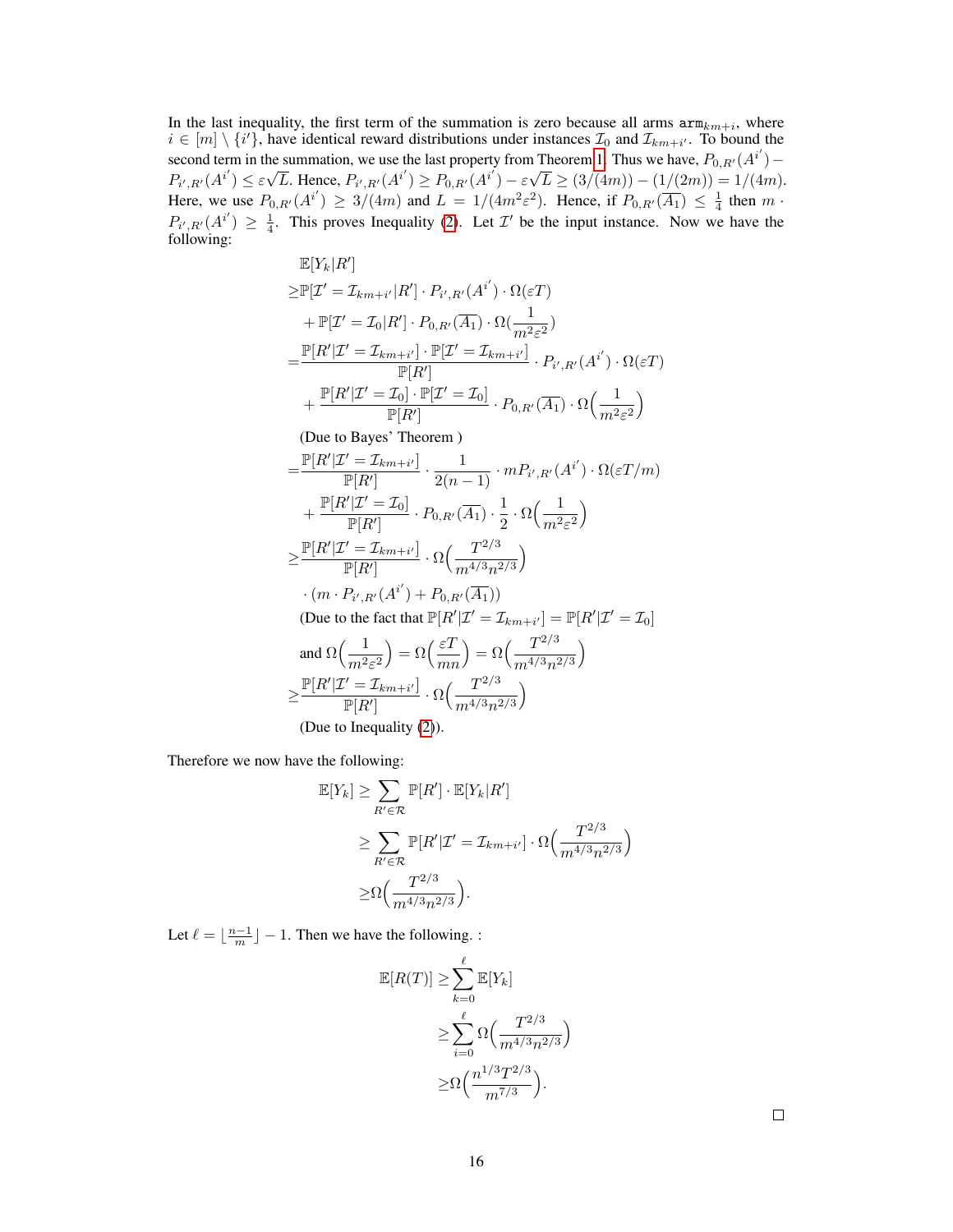### B Regret Minimization under Random Order Arrival

Theorem 11. *In the* MAB *setting, fix the number of arms* n *and the time horizon* T *. For any one-pass streaming* MAB *algorithm, if we are allowed to store at most* m < n *arms, then in the* setting of random order arrival there exists an input instance such that  $\mathbb{E}[R(T)] \ge \Omega(\frac{n^{1/3}T^{2/3}}{m^{7/3}})$ .

*Proof.* We consider 0-1 rewards and the 2 input instances  $\mathcal{I}_1, \mathcal{I}_2$  each containing n arms, with parameter  $\varepsilon > 0$  (where  $\varepsilon = \frac{n^{1/3}}{m^{1/3}T^2}$  $\frac{n^{1/3}}{m^{1/3}T^{1/3}}$ ):

$$
\mathcal{I}_1 = \left\{ \begin{array}{ll} \mu_i & = (1 + \varepsilon)/2 & \text{for } i = 1\\ \mu_i & = 1/2, & \text{for } i \neq 1 \end{array} \right.
$$

$$
\mathcal{I}_2 = \left\{ \begin{array}{ll} \mu_i & = 1/2 & \text{for } i \neq n \\ \mu_i & = 1. & \text{for } i = n \end{array} \right.
$$

In the above instances,  $\mu_i$  denotes the expected reward of the  $i^{th}$  arm in the input instance. We now fix a deterministic algorithm  $A$ . First, note that any randomized algorithm is a distribution over deterministic algorithms and hence a lower bound for deterministic algorithms also implies a lower bound for randomized algorithms. Further, we assume that at its termination after  $T$  rounds, algorithm  $A$  has read every arm into the arm-memory at some time step less than or equal to  $T$ . Note that the arm may be discarded immediately without being pulled. Also, all arms are discarded from the memory after  $T$  rounds. We note that this assumption does not restrict the class of algorithms for which our lower bound holds, since any algorithm that processes the arms differently can be replicated by an algorithm with the above assumption.

We choose an input instance uniformly at random from  $\mathcal{I}_1$  and  $\mathcal{I}_2$ . Let this input instance be  $\mathcal{I}'$ . Then under random-order arrival setting one of the *n* permutations of  $\mathcal{I}'$  is chosen uniformly at random and is sent as the input stream to the Algorithm  $A$ . Note that this is equivalent to choosing a permutation P from 2n total distinct permutations of  $\mathcal{I}_1$  and  $\mathcal{I}_2$  uniformly at random and sending it to the algorithm A. Let  $\mathcal{I}'_1$  be the collection of distinct permutations of  $\mathcal{I}_1$  such that the arm with expected reward of  $(1+\varepsilon)/2$  is in the first  $n/2$  positions of the permutation. Similarly, let  $\mathcal{I}'_2$  be the collection of distinct permutations of  $\mathcal{I}_2$  such that the arm with expected reward of 1 is not in the first  $n/2$  positions of the permutation. Clearly,  $|\mathcal{I}'_1| = n/2$  and  $|\mathcal{I}'_2| = n/2$ . Let  $\mathcal{I}^j_1$  denote a input permutation in  $\mathcal{I}'_1$  such that the  $\text{arm}_j$  has  $\mu_j = (1 + \varepsilon)/2$ .

Let the regret incurred by  $A$  be denoted by  $R(T)$ . Using arguments similar to the previous section, we will show that  $\mathbb{E}[R(T)] \ge \Omega(\frac{n^{1/3}T^{2/3}}{m^{7/3}})$ . First, note that we have the following:

$$
R(T) \ge \sum_{i=1}^{n/2} X_{\mathcal{I}_1^j} + X_{\mathcal{I}_2'}
$$

where  $X_{\mathcal{I}_1^j}$  denotes the regret incurred due to the permutation  $\mathcal{I}_1^j$  and  $X_{\mathcal{I}_2'}$  denotes the total regret incurred due to set of permutations  $\mathcal{I}'_2$ . If the permutation  $\mathcal{I}'_1$  is not an input to A, then  $X_{\mathcal{I}'_1} = 0$ . Similarly if none of the permutations from  $\mathcal{I}'_2$  is an input to to A, then  $X_{\mathcal{I}'_2} = 0$ . Now we can represent  $X_{\mathcal{I}'_2}$  as the following:

$$
X_{\mathcal{I}'_2} = \sum_{i=1}^n X_i
$$

where  $X_i$  denotes the regret incurred by A due to sampling  $arm_i$  of the set of permutations  $\mathcal{I}_2'$ . Note that  $X_i = 0$  if arm<sub>i</sub> of the set of permutations  $\mathcal{I}'_2$  were never sampled.

For each  $k \in \{0, \ldots, \lfloor \frac{n}{2m} \rfloor - 1\}$ , let  $Y_k = \sum_{i=1}^m (X_{km+i} + X_{\mathcal{I}^{km+i}_1})$ . We now show a lower bound on  $\mathbb{E}[Y_k]$ .

Intuitively,  $\mathbb{E}[Y_k]$  denotes the expected regret an algorithm would incur by the sampling the arms in the permutations  $\mathcal{I}_1^{km+1}, \ldots, \mathcal{I}_1^{km+m}$  and the arms  $\text{arm}_{km+1}, \ldots, \text{arm}_{km+m}$  in the set of permutations  $\mathcal{I}'_2$ . The reason for clubbing these arms together is that if the arms  $\text{arm}_{km+1}, \ldots, \text{arm}_{km+m}$  are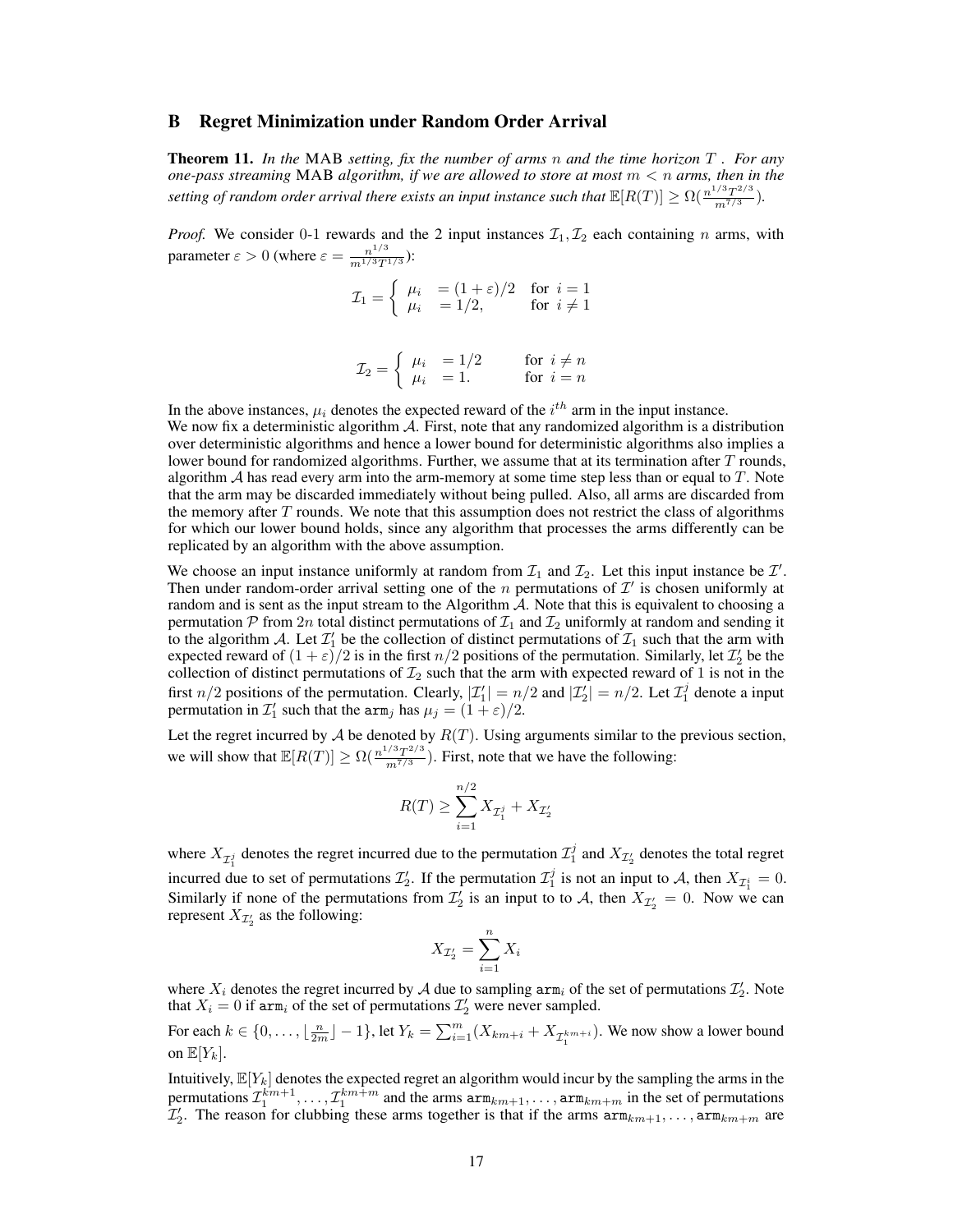sampled for a large number of times, then we incur a huge regret in expectation in the set of permutations  $\mathcal{I}'_2$  and otherwise if the arms  $\text{arm}_{km+1}, \ldots, \text{arm}_{km+m}$  are sampled only a few times, then we risk sampling the best arm very few times in one of the permutations  $\mathcal{I}_1^{km+1}, \ldots, \mathcal{I}_1^{km+m}$ which will eventually lead to a huge regret.

Let  $\mathcal{R} = \{0,1\}^{km \times T}$  be the set of all possible reward realizations of the first km arms. Let us fix a reward realization  $R' \in \mathcal{R}$  of the first  $km$  arms. We next set up the sample space. Let  $L = 1/(4m^2\varepsilon^2)$ . Let  $(r_s(i) : i \in [m], s \in [L])$  be a table of mutually independent Bernoulli random variables where  $r_s(i)$  has expectation  $\mu_{km+i}$ . We interpret  $r_s(i)$  as the reward obtained when  $arm_{km+i}$  is pulled for the s-th time and the table is called the *rewards table*. The sample space is then expressed as  $\Omega = \{0,1\}^{m \times L}$ . Then any  $\omega \in \Omega$  can be interpreted as a realization of the rewards table.

Each permuation  $\mathcal{I}_1^{km+j}$ , where  $j \in [m]$ , defines a distribution  $P_{j,R'}$  on  $\Omega$  as follows:

$$
P_{j,R'}(A) = \mathbb{P}[A \mid \mathcal{I}_1^{km+j}, R'], \quad \text{ for each } A \subseteq \Omega
$$

Let P be an input permutation. Then we define a distribution  $P_0$  on  $\Omega$  as follows:

$$
P_{0,R'}(A) = \mathbb{P}[A \mid \mathcal{P} \in \mathcal{I}'_2, R'], \quad \text{ for each } A \subseteq \Omega
$$

Given a permutation  $\mathcal{I}_{km+j}$  where  $j \in [m]$ , let  $P^{i,s}_{j,R'}$  be the distribution of  $r_s(i)$  under this permutation. Then we have that  $P_{j,R'} = \prod_{i \in [m], s \in [L]} P_{j,R'}^{i,s}$ . Similarly given an input permutation  $\mathcal{P} \in \mathcal{I}'_2$ , let  $P_{0,R'}^{i,s}$  be the distribution of  $r_s(i)$  under this permutation. Then we have that  $P_{0,R'} = \prod_{i \in [m], s \in [L]} P_{0,R'}^{i,s}.$ 

Let  $Z_k^i$  be a running counter for the number of arm pulls of  $arm_{km+i}$  that gets incremented by one everytime the arm is pulled. Let  $Z_k = \sum_{i=1}^m Z_k^i$ . Let  $S_t \subseteq {\text{arm}_{km+1}, \text{arm}_{km+2}, \ldots, \text{arm}_{km+m}}$ denote the subset of arms which are discarded from memory by the algorithm  $A$  before  $Z_k$  becomes  $t+1$ . As time horizon T is fixed and we will eventually discard all arms at the end of time horizon, we can assume that there exists a  $t' \in [T] \cup \{0\}$  such that  $S_{t'} = \{\text{arm}_{km+1}, \text{arm}_{km+2}, \dots, \text{arm}_{km+m}\}.$ For all  $\omega \in \Omega$ , let  $T'_{\omega} = \arg \min_{0 \leq t \leq T} \{t : S_t \neq \emptyset\}$ , i.e.,  $T'_{\omega}$  is the minimum value of  $Z_k$  when some arm in  $\{ \texttt{arm}_{km+1}, \texttt{arm}_{km+2}, \ldots, \texttt{arm}_{km+m} \}$  is discarded from memory for the first time. Let  $A_1 = \{ \omega \in \Omega : T'_{\omega} \leq L \}$  be the set of reward realizations for which  $T'_{\omega} \leq L$ . Now fix some arm in  $\{\mathtt{arm}_{km+1},\mathtt{arm}_{km+2},\ldots,\mathtt{arm}_{km+m}\}$  say  $\mathtt{arm}_{km+i}$ . Define  $A_2^i=\{\omega\in\Omega:\mathtt{arm}_{km+i}\in S_{T_\omega'}\}$  to be the event that the  $arm_{km+i}$  belongs to  $S_{T'_{\omega}}$ . Now, let  $A^i = A_1 \cap A_2^i$  be the set of reward realizations such that  $\forall \omega \in A^i, T'_{\omega} \leq L$  and arm<sub>i</sub> is discarded from memory before  $Z_k$  becomes  $T'_{\omega} + 1$ . Also, for any event  $A \subseteq \Omega$ , let  $\overline{A} = \Omega \setminus A$ .

Now we have the following observation for permutation  $\mathcal{I}_2'$ .

**Observation 5.** *If*  $\omega \in \overline{A_1}$  *and*  $\mathcal{P} \in \mathcal{I}_2'$ <br>  $\sum_{i=1}^m X_{km+i} \geq \Omega(\frac{1}{m^2 \varepsilon^2})$ . **is an** input permutation to the algorithm A, then  $\sum_{i=1}^{m} X_{km+i} \ge \Omega(\frac{1}{m^2 \varepsilon^2})$ .

Let  $i' = \arg \max_{i \in [m]} P_{0,R'}(A^i)$ . We obtain the next observation due to the fact that the best arm  $\operatorname{arm}_{km+i'}$  is sampled for at most  $L = o(T)$  times.

**Observation 6.** If  $\omega \in A^{i'}$  and  $\mathcal{I}_1^{km+i'}$  $\frac{k^{m+i}}{1}$  is an input permutation to the algorithm A, then  $X_{\mathcal{I}^{k^{m+i'}}_1} \geq 1$  $\frac{\varepsilon(T-T'_{\omega})}{2} = \Omega(\varepsilon T).$ 

<span id="page-4-0"></span>Now we will prove the following inequality which will be useful in our analysis:

$$
m \cdot P_{i',R'}(A^{i'}) + P_{0,R'}(\overline{A_1}) \ge \frac{1}{4}.
$$
 (3)

The above inequality is trivially true if  $P_{0,R'}(\overline{A_1}) \geq 1/4$ . Therefore, let us assume  $P_{0,R'}(\overline{A_1}) \leq 1/4$ , i.e.,  $P_{0,R'}(A_1) \geq 3/4$ . Then  $P_{0,R'}(A^{i'}) \geq 3/(4m)$ , by averaging argument. Using Theorem 1 for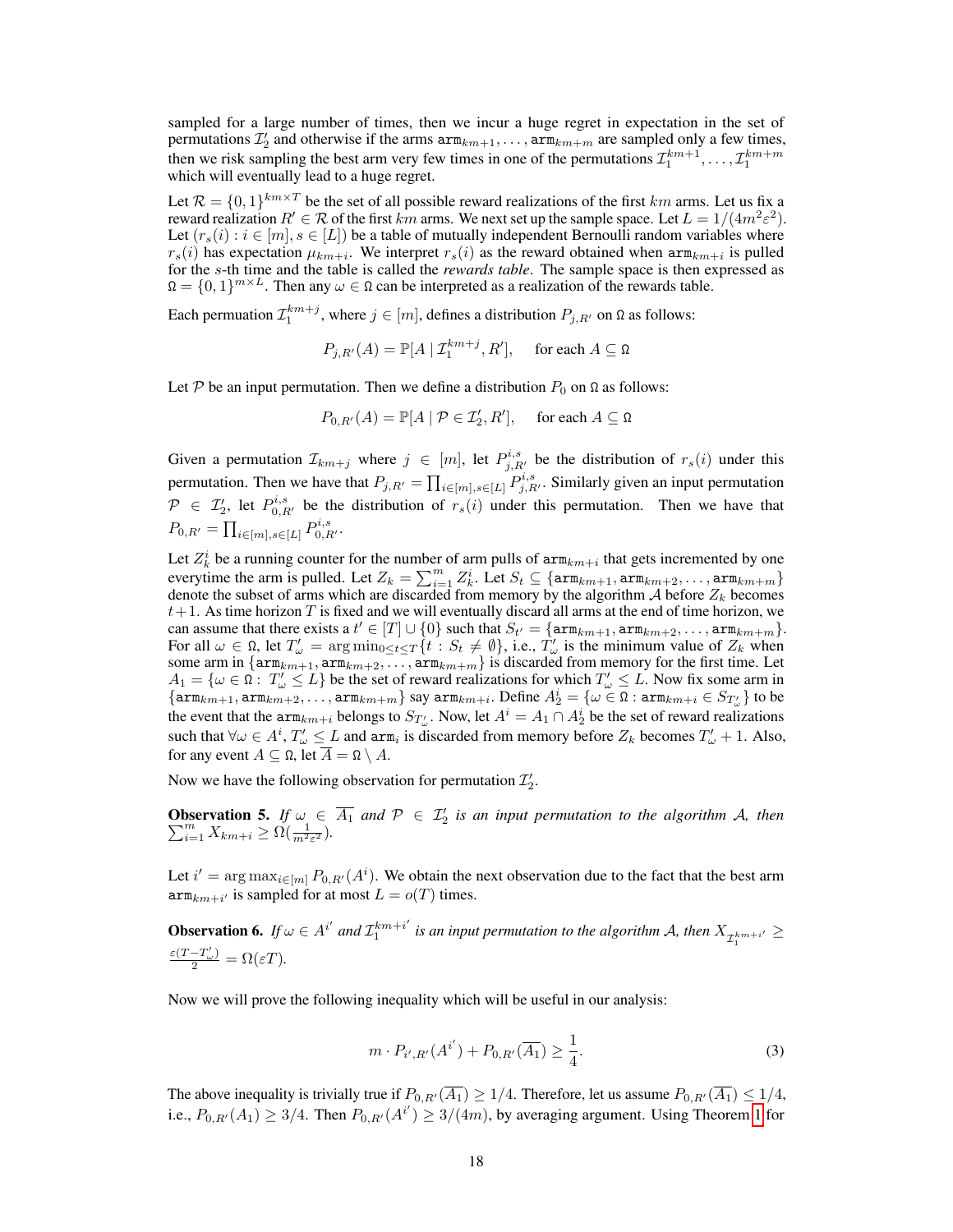distributions  $P_{0,R'}$  and  $P_{i',R'}$ , we obtain:

$$
2(P_{0,R'}(A^{i'}) - P_{i',R'}(A^{i'}))^2
$$
  
\n
$$
\leq KL(P_{0,R'}, P_{i',R'})
$$
 (by Pinsker's inequality)  
\n
$$
= \sum_{i \in [m]} \sum_{t=1}^{L} KL(P_{0,R'}^{i,t}, P_{i',R'}^{i,t})
$$
 (by chain rule)  
\n
$$
= \sum_{i \in [m] \setminus \{i'\}} \sum_{t=1}^{L} KL(P_{0,R'}^{i,t}, P_{i',R'}^{i,t}) + \sum_{t=1}^{L} KL(P_{0,R'}^{i',t}, P_{i',R'}^{i',t})
$$
  
\n
$$
\leq 0 + L \cdot 2\varepsilon^2.
$$

In the last inequality, the first term of the summation is zero because all arms  $\arg\min_{k,m+i}$ , where  $i \in [m] \setminus \{i'\}$ , have identical reward distributions under instances  $\mathcal{P} \in \mathcal{I}'_2$  and  $\mathcal{I}_1^{km+i'}$  $n_1^{km+i}$ . To bound the second term in the summation, we use the last property from Theorem 1. Thus we have,  $P_{0,R'}(A^{i'})$  –  $P_{i',R'}(A^{i'}) \leq \varepsilon$ µe  $\overline{L}$ . Hence,  $P_{i',R'}(A^{i'}) \ge P_{0,R'}(A^{i'}) - \varepsilon$ √  $L \geq (3/(4m)) - (1/(2m)) = 1/(4m).$ Here, we use  $P_{0,R'}(A^{i'}) \geq 3/(4m)$  and  $L = 1/(4m^2\varepsilon^2)$ . Hence, if  $P_{0,R'}(\overline{A_1}) \leq \frac{1}{4}$  then  $m \cdot$  $P_{i',R'}(A^{i'}) \geq \frac{1}{4}$ . This proves Inequality [\(2\)](#page-1-0). Let P be an input permutation. Now we have the following:

$$
\mathbb{E}[Y_k|R']\n\geq \mathbb{P}[\mathcal{P} = \mathcal{I}_1^{km+i'}|R'] \cdot P_{i',R'}(A^{i'}) \cdot \Omega(\varepsilon T)\n+ \mathbb{P}[\mathcal{P} \in \mathcal{I}_2'|R'] \cdot P_{0,R'}(\overline{A_1}) \cdot \Omega\left(\frac{1}{m^2\varepsilon^2}\right)\n= \frac{\mathbb{P}[R'|\mathcal{P} = \mathcal{I}_1^{km+i'}] \cdot \mathbb{P}[\mathcal{P} = \mathcal{I}_1^{km+i'}]}{\mathbb{P}[R']} \cdot P_{i',R'}(A^{i'}) \cdot \Omega(\varepsilon T)\n+ \frac{\mathbb{P}[R'|\mathcal{P} \in \mathcal{I}_2'] \cdot \mathbb{P}[\mathcal{P} \in \mathcal{I}_2']}{\mathbb{P}[R']} \cdot P_{0,R'}(\overline{A_1}) \cdot \Omega\left(\frac{1}{m^2\varepsilon^2}\right)\n\text{(Due to Bayes' Theorem)}\n= \frac{\mathbb{P}[R'|\mathcal{P} = \mathcal{I}_1^{km+i'}]}{\mathbb{P}[R']} \cdot \frac{1}{2n} \cdot m P_{i',R'}(A^{i'}) \cdot \Omega(\varepsilon T/m)\n+ \frac{\mathbb{P}[R'|\mathcal{P} \in \mathcal{I}_2']}{\mathbb{P}[R']} \cdot P_{0,R'}(\overline{A_1}) \cdot \frac{1}{4} \cdot \Omega\left(\frac{1}{m^2\varepsilon^2}\right)\n\geq \frac{\mathbb{P}[R'|\mathcal{P} = \mathcal{I}_1^{km+i'}]}{\mathbb{P}[R']} \cdot \Omega\left(\frac{T^{2/3}}{m^{4/3}n^{2/3}}\right)\n\cdot (m \cdot P_{i',R'}(A^{i'}) + P_{0,R'}(\overline{A_1}))\n\text{(Due to the fact that } \mathbb{P}[R'|\mathcal{P} = \mathcal{I}_1^{km+i'}] = \mathbb{P}[R'|\mathcal{P} \in \mathcal{I}_2']\n\text{ and } \Omega\left(\frac{1}{m^2\varepsilon^2}\right) = \Omega\left(\frac{\varepsilon T}{mn}\right) = \Omega\left(\frac{T^{2/3}}{m^{4/3}n^{2/3}}\right)\n\geq \frac{\mathbb{P}[R'|\mathcal{P} = \mathcal{I}_1^{km+i'}]}{\mathbb
$$

(Due to Inequality [\(3\)](#page-4-0)).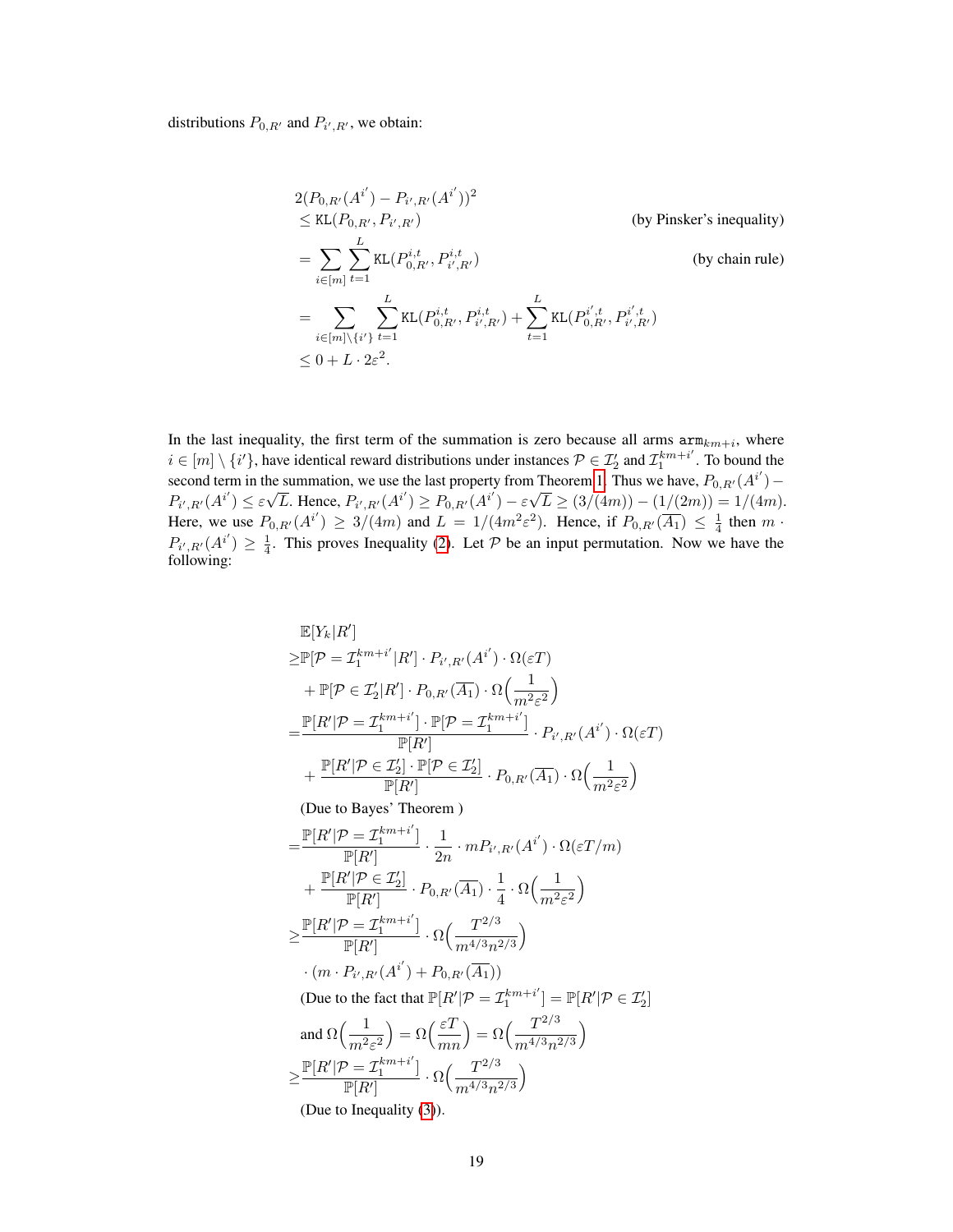Therefore we now have the following:

$$
\mathbb{E}[Y_k] \ge \sum_{R' \in \mathcal{R}} \mathbb{P}[R'] \cdot \mathbb{E}[Y_k | R']
$$
  
\n
$$
\ge \sum_{R' \in \mathcal{R}} \mathbb{P}[R' | \mathcal{P} = \mathcal{I}_1^{km+i'}] \cdot \Omega\left(\frac{T^{2/3}}{m^{4/3}n^{2/3}}\right)
$$
  
\n
$$
\ge \Omega\left(\frac{T^{2/3}}{m^{4/3}n^{2/3}}\right).
$$

Let  $\ell = \lfloor \frac{n}{2m} \rfloor - 1$ . Then we have the following. :

$$
\mathbb{E}[R(t)] \ge \sum_{k=0}^{\ell} \mathbb{E}[Y_k]
$$
  
\n
$$
\ge \sum_{i=0}^{\ell} \Omega\left(\frac{T^{2/3}}{m^{4/3}n^{2/3}}\right)
$$
  
\n
$$
\ge \Omega\left(\frac{n^{1/3}T^{2/3}}{m^{7/3}}\right).
$$

 $\Box$ 

# C Important Inequalities

**Lemma 12.** *(Hoeffding's inequality). Let*  $Z_1, \ldots, Z_n$  *be independent bounded variables with*  $Z_i \in [0,1]$  *for all*  $i \in [n]$ *. Then* 

$$
\mathbb{P}\Big(\frac{1}{n}\sum_{i=1}^{n}(Z_i - \mathbb{E}[Z_i]) \ge t\Big) \le e^{-2nt^2}\Big), \text{ and}
$$
  

$$
\mathbb{P}\Big(\frac{1}{n}\sum_{i=1}^{n}(Z_i - \mathbb{E}[Z_i]) \le -t\Big) \le e^{-2nt^2}\Big), \text{ for all } t \ge 0.
$$

**Theorem 13** (Berry-Esseen Theorem). *There exists a positive constant*  $C \leq 1$  *such that if*  $X_1, X_2, \ldots, X_n$  are i.i.d. random variables with  $\mathbb{E}[X_i] = 0$ ,  $\mathbb{E}[X_i^2] = \sigma^2 > 0$ , and  $\mathbb{E}[|X_i|^3] = \rho < \infty$ ∞*, and if we define*

$$
Y_n = \frac{X_1 + X_2 + \ldots + X_n}{n}
$$

to be the sample mean, with  $F_n$  being the cumulative distribution function of  $\frac{Y_n\sqrt{n}}{\sigma}$  $\frac{N}{\sigma}$ , and  $\Phi$  *be the cumulative distribution function of the standard normal distribution*  $\mathcal{N}(0,1)$ *, then for all*  $x$  *and*  $n$ *,* 

$$
|F_n(x) - \Phi(x)| \le \frac{C\rho}{\sigma^3 \sqrt{n}}.
$$

# D Omitted Proofs from Section 4

**Lemma 7.** *The worst case sample complexity of the algorithm is*  $O(\frac{n}{\epsilon^2} \cdot (\texttt{ilog}^{(r)}(n) + \ln(\frac{1}{\delta})))$  *and it does not depend on the arms' rewards or gap parameter or the order in which the arms arrive.*

*Proof.* If  $r = 1$ , then the total number of samples is  $n \cdot s_1 = O(\frac{n}{\epsilon^2} \cdot (\text{ilog}(r)(n) + \log(\frac{1}{\delta})))$ . Let  $c_0 := 1$ . So for the rest of the analysis we assume that  $r \geq 2$  and define  $c_i := 2^{c_{i-1}}, \forall i > r$ . Note that since  $2 \le r \le \log^*(n)$ ,  $c_2 \ge 2$  and  $c_i = 2^{c_{i-1}}$ ,  $\forall i \ge 3$ . For any level  $\ell - 1$ , we send one arm from level  $\ell - 1$  to level  $\ell$  for every  $c_{\ell-1}$  arms seen (this is excluding the arms sampled in Step 19). Hence, during the *Modified Selective Promotion*, the number of arms that can reach any level  $\ell$  is at most  $n/(\prod_{i=0}^{\ell-1} c_i)$ . Each arm arriving at level  $\ell$  is pulled exactly  $s_{\ell}$  times. Also note that we can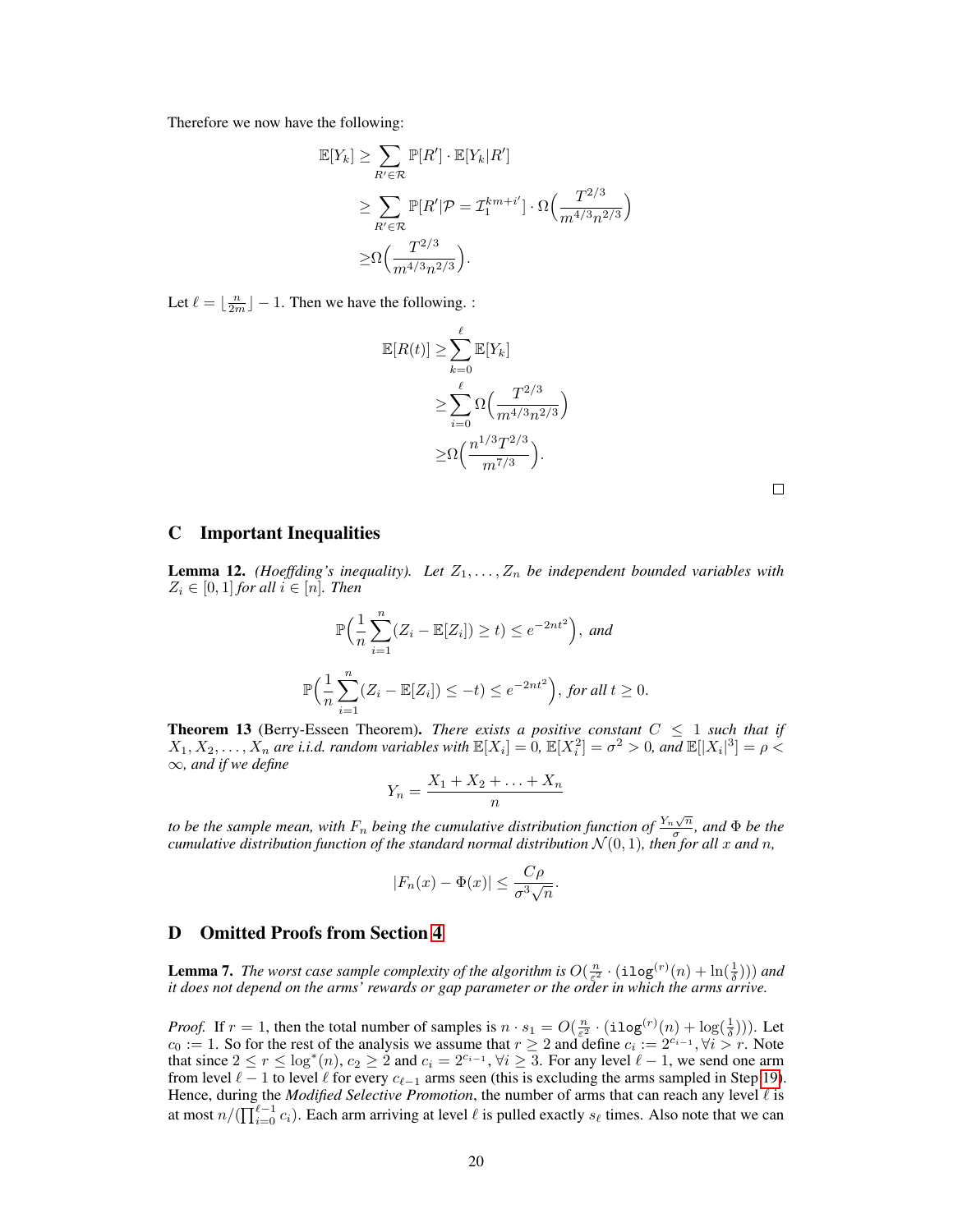sample up to  $(r - 1) \cdot s_r$  times in the Step 19. Since, we have r levels, the total number of samples can be bounded as:

$$
\sum_{\ell=1}^{r} \frac{n}{\prod_{i=0}^{\ell-1} c_i} \cdot s_{\ell} + (r-1) \cdot s_r
$$
\n
$$
\leq \sum_{\ell=1}^{r} \frac{2n\beta_{\ell}(\text{ilog}(r+1-\ell)(n) + \log(2^{\ell+2}))}{\prod_{i=0}^{\ell-1} c_i} + r \cdot s_r
$$
\n
$$
+ \frac{2n}{\varepsilon^2} \cdot \sum_{\ell=2}^{r} 4^{\ell+1} \cdot \left( \frac{\text{ilog}(r+1-\ell)(n)}{c_{\ell-1} \cdot c_{\ell-2}} + \frac{2\ell \cdot \log(\frac{2}{\delta})}{c_{\ell-1} \cdot c_{\ell-2}} \right)
$$
\n(Since, 
$$
\prod_{i=0}^{\ell-1} c_i \geq c_{\ell-1} \cdot c_{\ell-2}, \beta_{\ell} = 4^{\ell+1}/\varepsilon^2, \text{ and}
$$
\n
$$
\log(2^{\ell+2}/\delta) \leq \log(2^{2\ell}/\delta^{2\ell}) \leq 2\ell \log(2/\delta)
$$
\n
$$
\leq n \cdot s_1 + r \cdot s_r
$$
\n
$$
+ (2 \cdot 4^5 \cdot n/\varepsilon^2) \sum_{\ell=2}^{\infty} (4^{\ell-4}/c_{\ell-2})
$$
\n
$$
+ (2^2 \cdot 4^5 \cdot n/\varepsilon^2) \cdot \log(2/\delta) \sum_{\ell=2}^{\infty} (4^{\ell-3}/c_{\ell-1})
$$
\n(Since,  $c_{\ell-1} = i \log^{(r+1-\ell)}(n)$ , and  $(\ell/c_{\ell-2}) \leq 4$ )\n
$$
\leq n \cdot s_1 + r \cdot s_r + O(n/\varepsilon^2) (1 + \log(2/\delta))
$$
\n(Since, 
$$
\sum_{\ell=0}^{5} \frac{4^{\ell-2}}{c_{\ell}} = O(1), \sum_{\ell=6}^{\infty} \frac{4^{\ell-2}}{c_{\ell}} < \sum_{\ell=6}^{\infty} \frac{4^{\ell-2}}{8^{\ell-2}} < 1
$$
\n
$$
\leq O(n/\varepsilon^2) \cdot (i \log(r)(n) +
$$

Hence, we have that the sample complexity is  $O(\frac{n}{\varepsilon^2} \cdot (\texttt{ilog}^{(r)}(n) + \log(\frac{1}{\delta})))$ .

**Lemma 8.** Let  $\text{arm}_1$  and  $\text{arm}_2$  be two different arms with means  $\mu_1$  and  $\mu_2$ . Suppose  $\mu_1 - \mu_2 \ge \theta$ and we sample each arm  $\frac{K}{\theta^2}$  times to obtain empirical means  $\widehat{\mu}_1$  and  $\widehat{\mu}_2$ . Then,

$$
\mathbb{P}(\widehat{\mu}_1 \le \widehat{\mu}_2) \le 2 \cdot e^{(-K/2)}
$$

*Proof.*

$$
\mathbb{P}(\widehat{\mu}_1 > \widehat{\mu}_2) \ge \mathbb{P}\left(\mu_1 - \frac{\theta}{2} < \widehat{\mu}_1 \text{ and } \widehat{\mu}_2 < \mu_2 + \frac{\theta}{2}\right)
$$
  
\n
$$
= \mathbb{P}\left(\mu_1 - \frac{\theta}{2} < \widehat{\mu}_1\right) \cdot \mathbb{P}\left(\widehat{\mu}_2 < \mu_2 + \frac{\theta}{2}\right)
$$
  
\n
$$
\ge \left(1 - e^{-2 \cdot \frac{K}{\theta^2} \cdot (\frac{\theta}{2})^2}\right) \cdot \left(1 - e^{-2 \cdot \frac{K}{\theta^2} \cdot (\frac{\theta}{2})^2}\right) \qquad \text{(Due to Hoeffding's Inequality)}
$$
  
\n
$$
\ge \left(1 - 2 \cdot e^{-K/2}\right).
$$

Hence,  $\mathbb{P}(\widehat{\mu}_1 \leq \widehat{\mu}_2) \leq 2 \cdot e^{-K/2}$ .

# E Adversarial Example for [4]

In this section, we show an adversarial example to show that the algorithm of [4] is not  $(\varepsilon, \delta)$ -PAC. First, we state the algorithm of [4] (Algorithm [2\)](#page-8-0) here for completeness. The algorithm takes as input

 $\Box$ 

 $\Box$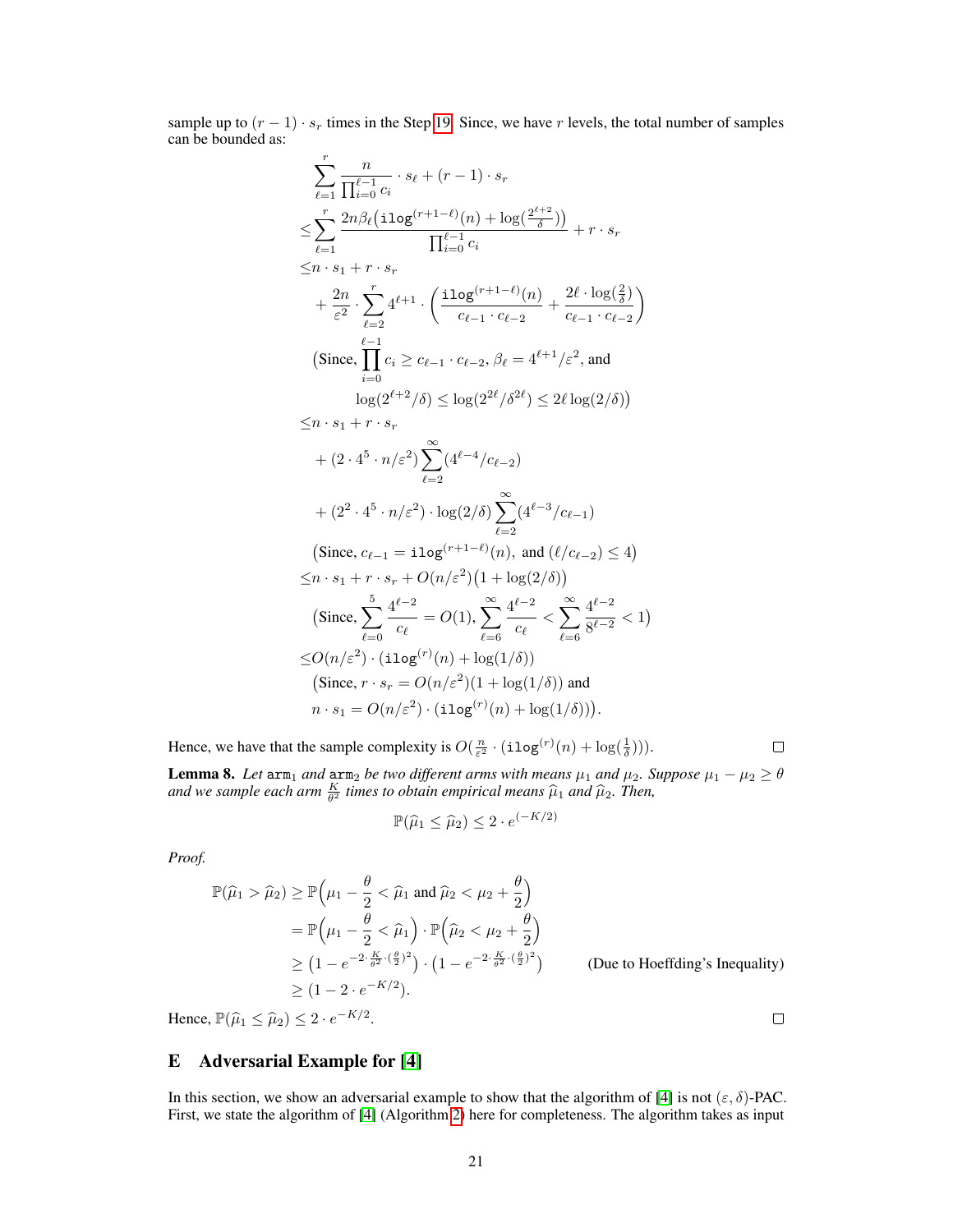$n \in \mathbb{N}$  arms arriving in a stream in an arbitrary order, an approximation parameter  $\varepsilon \in [0, 1/2)$ , and the confidence parameter  $\delta \in (0, 1)$ . We first define some notation that is used throughout this work, which is consistent with the notation used in [4].

$$
\{r_{\ell}\}_{\ell=1}^{\infty}: r_1 = 4; r_{\ell+1} = 2^{r_{\ell}};
$$
 (intermediate parameters used to define  $s_{\ell}$  below)  
\n
$$
\varepsilon_{\ell} = \varepsilon/(10 \cdot 2^{\ell-1});
$$
 (intermediate estimate of gap parameter)  
\n
$$
\beta_{\ell} = 1/\varepsilon_{\ell}^{2};
$$
  
\n
$$
\{s_{\ell}\}_{\ell=1}^{\infty}: s_{\ell} = 4\beta_{\ell}(\ln(1/\delta) + 3r_{\ell});
$$
 (number of samples per arm in level  $\ell$ )  
\n
$$
\{c_{\ell}\}_{\ell=1}^{\lceil \log^* n \rceil + 1}: c_1 = 2^{r_1}; c_{\ell} = 2^{r_{\ell}}/2^{\ell-1};
$$
  
\n(the number of arms processed in level  $\ell$  before  
\n sending arm<sup>\*</sup> <sub>$\ell$</sub>  to level  $\ell + 1$ )

For Algorithm [2](#page-8-0) to be  $(\varepsilon, \delta)$ -PAC, it has to find an  $\varepsilon$ -best arm with probability at least  $1 - \delta$ . We next provide a formal argument for why Algorithm [2](#page-8-0) is not an  $(\varepsilon, \delta)$ -PAC algorithm by providing a counterexample.

## <span id="page-8-0"></span>Algorithm 2

1:  $\{r_\ell\}_{\ell=1}^\infty$  :  $r_1 := 4, r_{\ell+1} = 2^{r_\ell};$ 2:  $\varepsilon_{\ell} = \frac{\varepsilon}{10 \cdot 2^{\ell-1}}$ ; 3:  $\beta_{\ell} = \frac{1}{\varepsilon_{\ell}^2};$ 4:  $s_{\ell} = 4\beta_{\ell} \left( \ln(\frac{1}{\delta}) + 3r_{\ell} \right);$ 5:  $c_1 = 2^{r_1}$ ,  $c_\ell = \frac{2^{r_\ell}}{2^{\ell - 1}}$  $\frac{2^{\ell}}{2^{\ell-1}} (\ell \geq 2);$ 6: Counters:  $C_1, \tilde{C_2}, \ldots, C_t$  initialized to 0 where  $t = \lceil \log^*(n) \rceil + 1$ . 7: Stored arms:  $arm_1^*, arm_2^*, \ldots, arm_t^*$  the most biased arm of  $\ell$ -th level. 8: while A new arm  $arm<sub>i</sub>$  arrives in the stream do 9: Read  $arm_i$  to memory 10: Aggressive Selective Promotion: Starting from level  $\ell = 1$ : 11: Sample **both**  $\operatorname{arm}_i$  and  $\operatorname{arm}_\ell^*$  for  $s_\ell$  times. 12: Drop  $\text{arm}_i$  if  $\hat{p}_{\text{arm}_i} < \hat{p}_{\text{arm}_{\ell}^*}$ , otherwise replace  $\text{arm}_\ell^*$  with  $\text{arm}_i$ . 13: Increase  $C_{\ell}$  by 1. 14: If  $C_\ell = c_\ell$ , make  $C_\ell$  equal to 0, send arm<sup>\*</sup><sub> $\ell$ </sub> to the next level by calling Line [11](#page-8-1) with  $(\ell = \ell + 1)$ . 15: end while

<span id="page-8-1"></span>16: Return  $arm_t^*$  as the selected most bias arm.

Let the arms arrive in the stream be  $arm_1, \ldots, arm_n$ , where  $n > (c_1 \cdot c_2)$ . Let  $arm_i$  be the  $i^{th}$  arm to arrive in the stream and has a mean  $p_i$ , where  $i \in [n]$ . For all  $i > c_1 \cdot c_2$ , let  $p_i = 0$ . For all  $i\leq c_1\cdot c_2$ , let  $p_i=\frac{1}{2}-(\lceil\frac{i}{c_1}-1\rceil)\cdot\frac{\varepsilon}{c_2-2}.$  Let  $\mathtt{arm}_{k_1},\mathtt{arm}_{k_2},\ldots,\mathtt{arm}_{k_{c_2}}$  be the first  $c_2$  arms which arrive at level 2 (note that all the arms which arrive at level 2 after  $\text{arm}_{k_{c_2}}$  will have a mean of 0). Let  $arm_2^*$  be the most biased arm (based on the sampling) at the end of Aggressive Selection Promotion step for level  $\ell = 2$  for  $arm_{k_{c_2}}$ . Now  $C_2 = c_2$  after the arrival of  $arm_{k_{c_2}}$ . Thus  $arm_2^*$  will be sent to level 3. As all the following remaining arms have lesser means, at the end, the algorithm finally returns an arm with mean less than or equal to the mean of  $arm_2^*$ . Note that  $\forall i \in [c_2]$ , all the arms in the set  $\{arm_{(i-1)}, c_{1}+1}, \ldots, arm_{i \cdot c_{1}}\}$  have the same mean and one among them is sent as  $\text{arm}_{k_i}$  to level 2. Therefore  $p_{k_i} = p_{k_1} - (i-1)\frac{\varepsilon}{b}$ , where  $b = 2^{15} - 2$  and  $p_{k_1} = \frac{1}{2}$ . So for any  $i \in [c_2 - 1], p_{k_i} - p_{k_{i+1}} = \frac{\varepsilon}{b}$ . We will show that with probability  $> \delta$ , we send  $\operatorname{arm}_{k_{c_2}}^2$  to level 3, and  $\frac{1}{2} - p_{k_{c_2}} > \varepsilon$ .

For  $i \in [c_2]$ , let  $Y_i^t$  denote the reward when we sample the arm  $\text{arm}_{k_i}$  for the t-th time. We assume that  $Y_i^t \sim \text{Bern}(p_{k_i})$  and  $\text{Var}[Y_i^t] = p_{k_i}(1 - p_{k_i})$  (Note that this is a reasonable assumption as the Algorithm [2](#page-8-0) should work for any distribution). For  $i \in [c_2 - 1]$ , let  $Z_i^t = Y_i^t - Y_{i+1}^t$ . Clearly,  $\mu_i := \mathbb{E}[Z_i^t] = \frac{\varepsilon}{b}$ . Let  $\sigma_i^2 := \text{Var}[Z_i^t]$ . Let us assume that  $\varepsilon < \frac{1}{5}$  (Later we will choose  $\varepsilon$  in such a way so that this condition is satisfied). In this case,  $\sigma_i^2 = \text{Var}[Y_i^t] + \text{Var}[Y_{i+1}^t] > 2(p_{k_{c_2}})(1 - p_{k_{c_2}}) > \frac{2}{5}$ . Let  $Z_i = Z_i^1 + Z_i^2 + \ldots + Z_i^{s_2}$ . Note that, if every arm from the set  $arm_{k_1}, arm_{k_2}, \ldots, arm_{k_{c_2}}$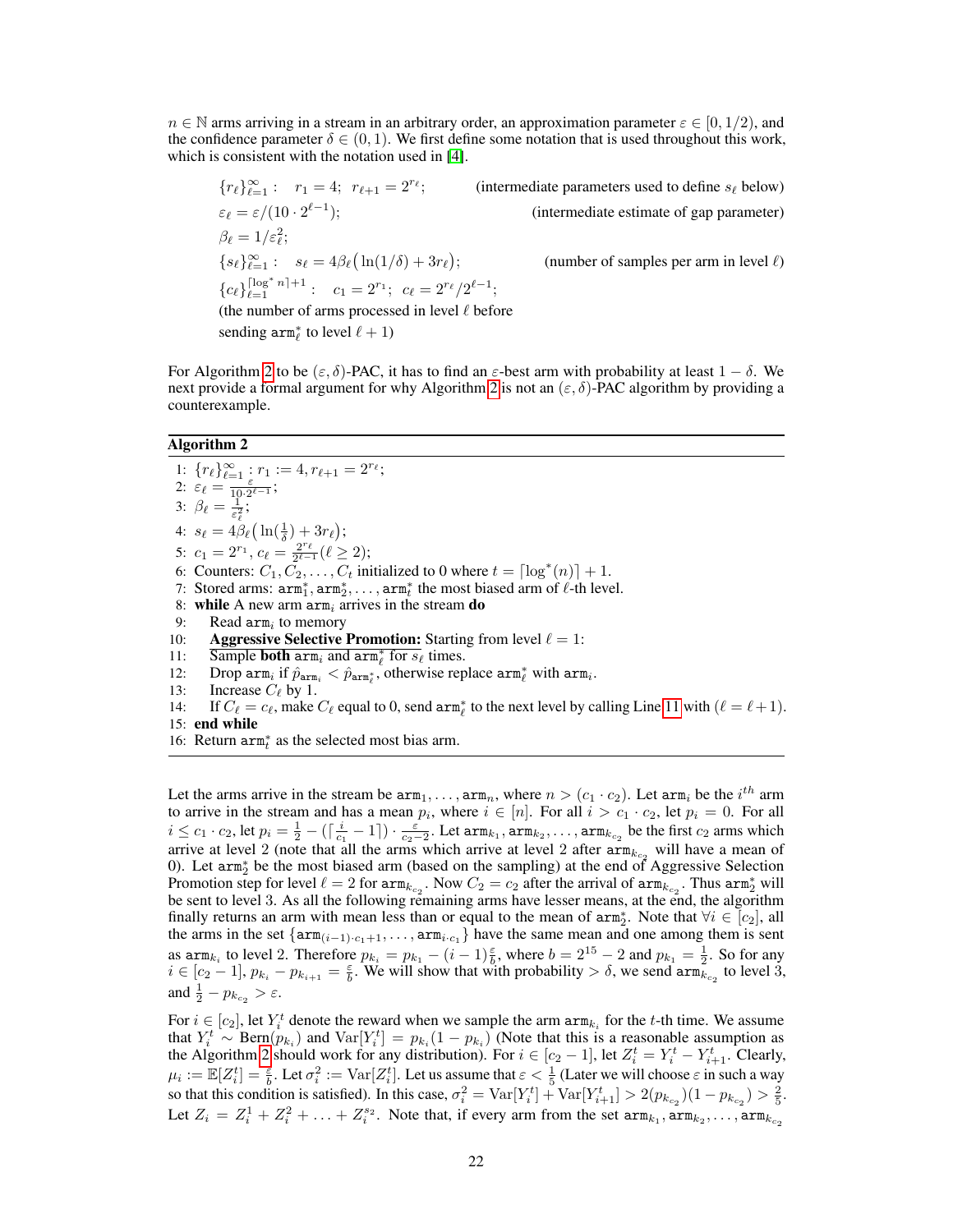when it arrives in the level 2 beats  $arm_2^*$  in the challenge, then  $arm_{k_{c_2}}$  will be sent to level 3. Thus,  $\{Z_i < 0, \forall i \in [c_2 - 1]\} \subseteq \{\text{arm}_{k_{c_2}} \text{ is sent to level } 3\}.$ 

Assuming that  $\delta$  and  $\varepsilon$  are very small (which we will choose appropriately to bound the error), we approximate (using the central limit theorem) the distribution of  $Z_i$  using the normal distribution  $\mathcal{N}(s_2\mu_i, s_2\sigma_i^2)$ . Hence,

$$
\mathbb{P}[Z_i < 0] = \mathbb{P}[Z_i > 2s_2\mu_i]
$$
\n
$$
= 1 - \frac{1}{2} \left( 1 + \text{erf}\left(\frac{s_2\mu_i}{\sqrt{2s_2\sigma_i^2}}\right) \right)
$$

Hence, we have

$$
\mathbb{P}[Z_i < 0] = \frac{\text{erfc}\left(\frac{s_2\mu_i}{\sqrt{2s_2\sigma_i^2}}\right)}{2}
$$
\n
$$
\geq \frac{\text{erfc}\left(s_2\mu_i \cdot \sqrt{\frac{5}{4s_2}}\right)}{2} \qquad \text{(Since, } \sigma_i^2 \geq \frac{2}{5} \text{ and } \text{erfc}(x) \text{ is decreasing in } x\text{)}
$$
\n
$$
= \frac{\text{erfc}\left(\frac{20\sqrt{5}}{b}\sqrt{\ln\left(\frac{e^{3r_2}}{\delta}\right)}\right)}{2} \qquad \text{(Substituting } s_2 = 4\beta_2\left(\ln\left(\frac{1}{\delta}\right) + 3r_2\right))
$$
\n
$$
\geq \frac{\sqrt{\gamma - 1}}{2} e^{-\frac{2000\cdot \gamma}{b^2} \ln\left(\frac{e^{3r_2}}{\delta}\right)}
$$
\n
$$
\text{(Since, } \text{erfc}(x) \geq (\gamma - 1)^{1/2} e^{-\gamma x^2}, \forall x \geq 0, \ \gamma := \sqrt{2e/\pi}\text{)}
$$
\n
$$
= \frac{\sqrt{\gamma - 1}}{2} \left(\frac{\delta}{e^{3r_2}}\right)^{\frac{2000\cdot \gamma}{b^2}}.
$$

Thus, we can lower bound the probability that  $arm_{k_{c_2}}$  is sent to level 3 as follows:

$$
\mathbb{P}[\text{arm}_{k_{c_2}} \text{ is sent to level 3}]
$$
\n
$$
\geq \mathbb{P}[Z_i < 0, \forall i \in [c_2 - 1]]
$$
\n
$$
= \prod_{i \in [c_2 - 1]} \mathbb{P}[Z_i < 0] \qquad \text{(Since, the arm pulls are independent)}
$$
\n
$$
\geq \left(\frac{\sqrt{\gamma - 1}}{2} \left(\frac{\delta}{e^{3r_2}}\right)^{\frac{2000 \cdot \gamma}{b^2}}\right)^{c_2 - 1}
$$
\n
$$
= \frac{\delta^{\frac{2000 \cdot \gamma \cdot (c_2 - 1)}{b^2}}}{K}, \text{ where } K = \left(\frac{2 \cdot e^{\frac{3r_2 \cdot 2000 \cdot \gamma}{b^2}}}{\sqrt{\gamma - 1}}\right)^{c_2 - 1}.
$$

Consider that function  $f(x) = \frac{e^{x\left(1 - \frac{2000 \cdot \gamma \cdot (c_2 - 1)}{b^2}\right)}}{K}$  $\frac{b^2}{K}$ . Since,  $f(x)$  is an increasing and convex function, there is a constant c such that  $f(c) > 2$ . This implies that for  $\delta = e^{-c}$  we have the following:

$$
\mathbb{P}[\mathop{\rm arm}\nolimits_{k_{c_2}}\text{ is sent to level 3}]\geq \frac{\delta^{\frac{2000\cdot\gamma\cdot(c_2-1)}{b^2}}}{K}\\=f(c)e^{-c}\\>2\delta.
$$

Now, we bound the error in calculation of the above probability. Using the Berry-Esseen theorem, the error  $\varepsilon_i$  of calculating  $\mathbb{P}[Z_i < 0]$  is upper bounded by  $\frac{C\rho}{\sigma_i^3 \sqrt{s_2}} \leq \frac{\varepsilon}{\sqrt{\ln(\frac{1}{\delta})}}$ , where  $C \leq 1$ ,  $\rho =$  $\mathbb{E}[|Z_i^t - \mu_i|^3] \leq 8$  (as  $|Z_i^t - \mu_i| \leq 2$ ) and  $\sigma_i^2 = \text{Var}[Z_i^t - \mu_i] = \text{Var}[Z_i^t]$ . Also we assumed  $\text{Var}[Z_i^t] > \frac{2}{5}$  (we will choose  $\varepsilon$  in such a way that this is satisfied). If we choose  $\varepsilon$  such that